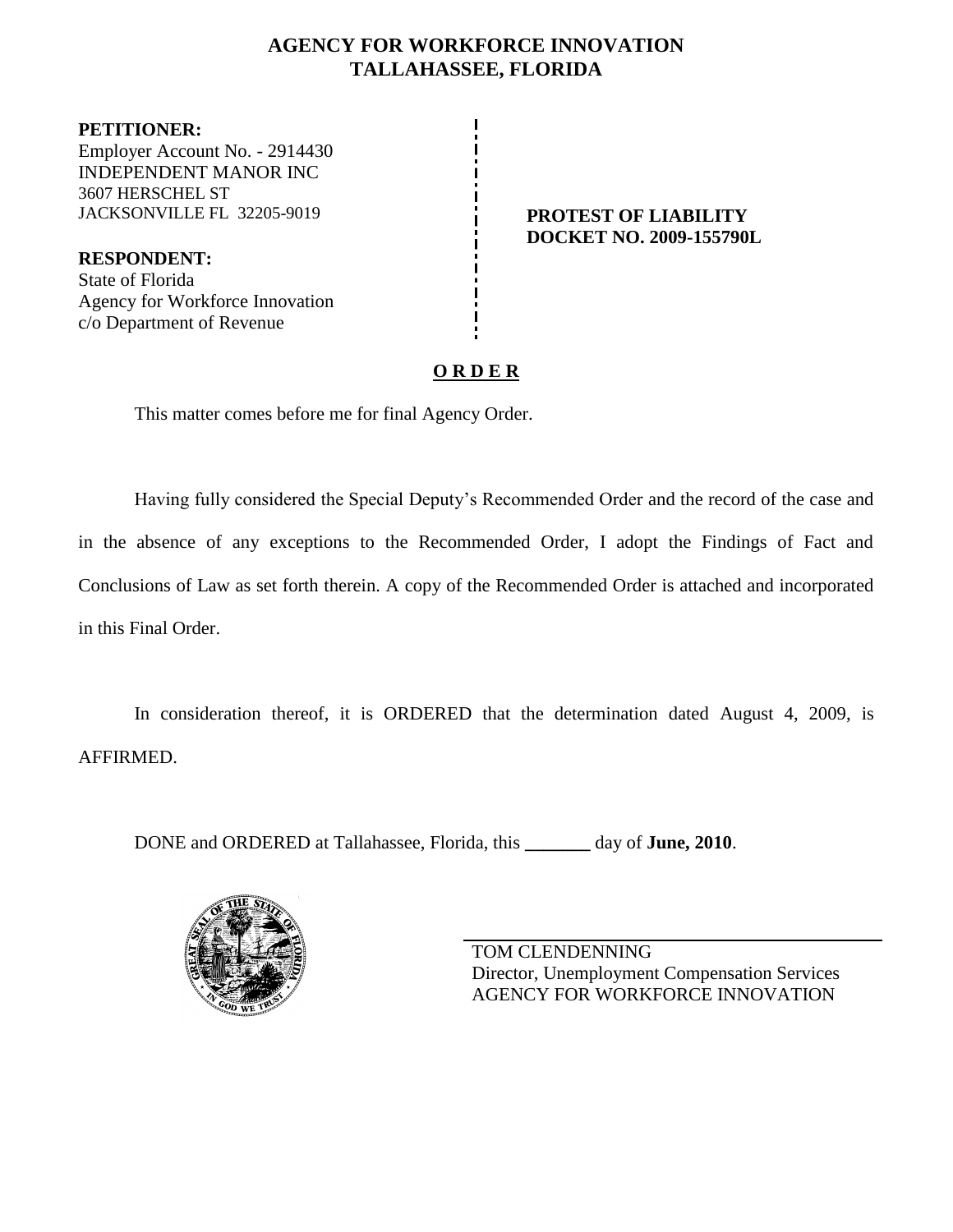## **AGENCY FOR WORKFORCE INNOVATION Unemployment Compensation Appeals**

MSC 345 CALDWELL BUILDING 107 EAST MADISON STREET TALLAHASSEE FL 32399-4143

#### **PETITIONER:**

Employer Account No. - 2914430 INDEPENDENT MANOR INC 3607 HERSCHEL ST JACKSONVILLE FL 32205-9019

> **PROTEST OF LIABILITY DOCKET NO. 2009-155790L**

**RESPONDENT:** State of Florida Agency for Workforce Innovation c/o Department of Revenue

# **RECOMMENDED ORDER OF SPECIAL DEPUTY**

TO: Director, Unemployment Compensation Services Agency for Workforce Innovation

This matter comes before the undersigned Special Deputy pursuant to the Petitioner's protest of the Respondent's determination dated August 4, 2009.

After due notice to the parties, a telephone hearing was held on March 22, 2010. The Petitioner, represented by the Administrator, appeared and testified. The Administrator's son testified as a witness. A CNA testified as a witness. The Respondent, represented by a Department of Revenue Tax Specialist II, appeared and testified.

The record of the case, including the recording of the hearing and any exhibits submitted in evidence, is herewith transmitted. Proposed Findings of Fact and Conclusions of Law were not received.

**Issue:** Whether services performed for the Petitioner by the Joined Party working as a Certified Nursing Assistant constitute insured employment, and if so, the effective date of liability, pursuant to Section 443.036(19), 443.036(21); 443.1216, Florida Statutes.

## **Findings of Fact:**

- 1. The Petitioner is an assisted living facility that has been in operation since 1993. It was previously operated as a sole proprietorship until July 2004 when it was incorporated as Independent Manor Inc. The Petitioner's Administrator lives on the premises. The assisted living facility has six residents for whom the Petitioner provides daily care. Generally, the Petitioner has three workers, including the Administrator, who provide care for the residents.
- 2. Over the years the Petitioner has probably had seventy-five different care givers. The care givers have the right to quit at any time and the Petitioner has the right to discharge a caregiver at any time without incurring liability.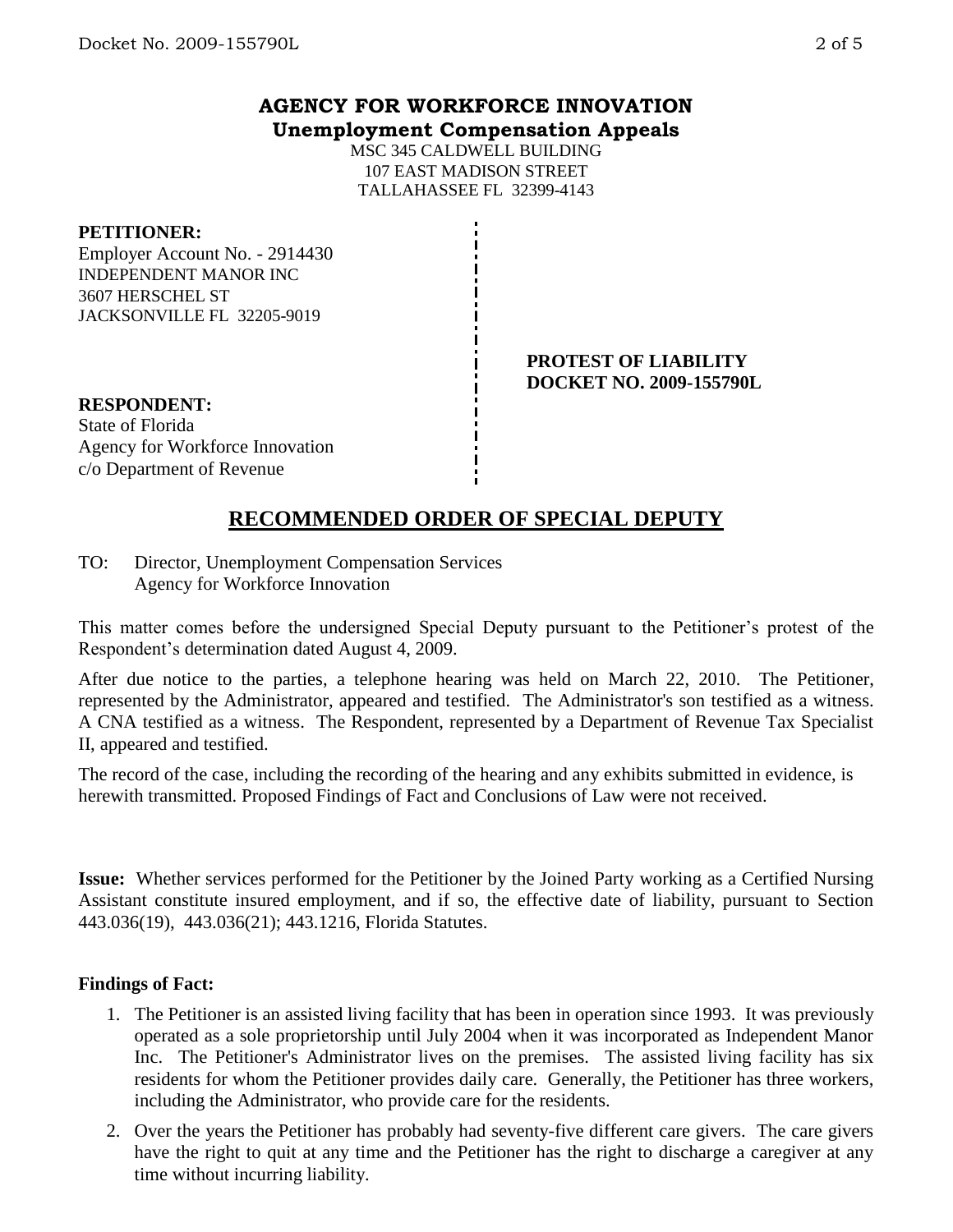- 3. In 2005 the Joined Party responded to a newspaper help wanted advertisement placed by the Petitioner. The Administrator interviewed the Joined Party. The Administrator liked the way the Joined Party's looks and hired the Joined Party as a caregiver. The Joined Party began work on June 6, 2005.
- 4. The Petitioner provided everything that was needed to perform the work. The Joined Party was required to complete twelve hours of continuing education per year. The Petitioner paid for the Joined Party's continuing education.
- 5. The Petitioner determined the days and hours of work. Generally, the Joined Party worked four week days and one weekend day each week. The Joined Party's hours of work were from 1 PM until 6 PM.
- 6. The Petitioner assigned specific tasks to the Joined Party to perform. The assigned tasks included providing personal care for the residents and performing regular Certified Nursing Assistant duties. The Joined Party was supervised by the Administrator. The Administrator is "picky" about how things are done and she instructed the Joined Party concerning how to perform the work. The Joined Party was required to report anything to the Administrator that occurred on the job that was out of the ordinary. The Joined Party was required to personally perform the work. She could not hire others to perform the work for her.
- 7. The Joined Party was required to sign in each day when she reported for work and was required to sign out at the end of the work shift. The Petitioner computed the number of hours worked by the Joined Party and paid the Joined Party on the first and fifteenth of each month.
- 8. The Petitioner paid the Joined Party by the hour at a pay rate determined by the Petitioner. The Petitioner withheld Social Security taxes and Medicare taxes from the pay. The Petitioner reported the Joined Party's earnings to the Internal Revenue Service and paid the matching employer portion of the Social Security taxes. At the end of the year the Petitioner reported the Joined Party's total earnings for the year to the Internal Revenue Service on Form W-2 as wages.
- 9. The care givers are not required to wear any specific uniform. The Joined Party usually wore hospital scrubs and the Petitioner paid the Joined Party a uniform allowance. The Petitioner provided merit bonuses and Christmas bonuses to the Joined Party. The Petitioner provided health insurance and paid the total insurance premium for the Joined Party. In addition, the Petitioner paid any co-pay or other amounts that were not covered by the health insurance policy.
- 10. The Joined Party worked for the Petitioner until February 21, 2009. The Joined Party filed a claim for unemployment compensation benefits effective May 31, 2009, and established a base period consisting of the calendar year 2008. The Petitioner had not registered with the Florida Department of Revenue for payment of unemployment compensation taxes and the Joined Party did not have any base period wages reported by the Petitioner. The Joined Party filed a *Request for Reconsideration of Monetary Determination* and the Agency for Workforce Innovation issued an investigation to the Department of Revenue to determine if the Joined Party was entitled to wage credits. On August 4, 2009, the Department of Revenue issued a determination holding that the Joined Party was the Petitioner's employee retroactive to June 8, 2005. The Petitioner appealed by mail postmarked August 24, 2009.

## **Conclusions of Law:**

11. The issue in this case, whether services performed for the Petitioner constitute employment subject to the Florida Unemployment Compensation Law, is governed by Chapter 443, Florida Statutes. Section 443.1216(1)(a)2., Florida Statutes, provides that employment subject to the chapter includes service performed by individuals under the usual common law rules applicable in determining an employer-employee relationship.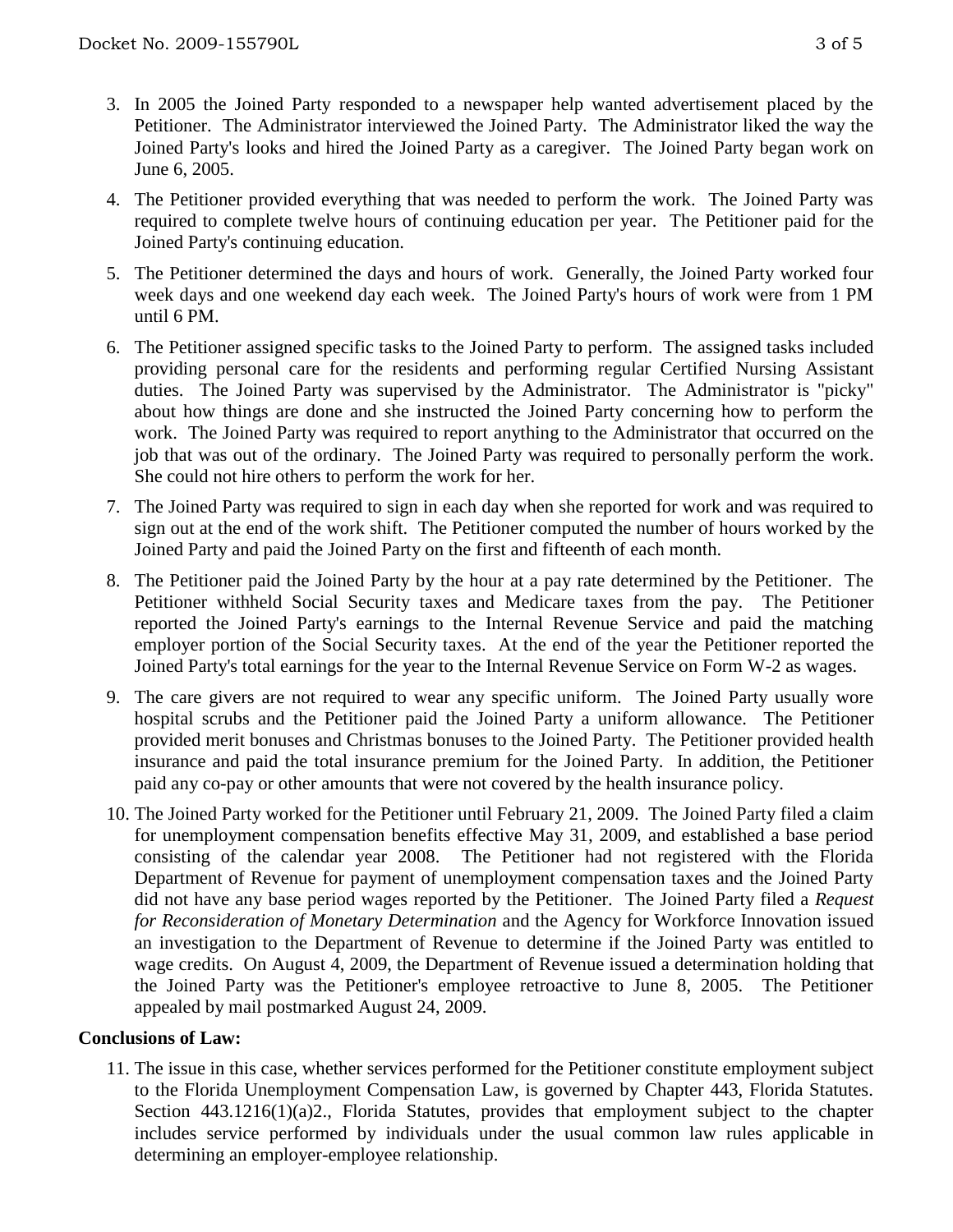- 12. The Supreme Court of the United States held that the term "usual common law rules" is to be used in a generic sense to mean the "standards developed by the courts through the years of adjudication." United States v. W.M. Webb, Inc., 397 U.S. 179 (1970).
- 13. The Supreme Court of Florida adopted and approved the tests in 1 Restatement of Law, Agency 2d Section 220 (1958), for use to determine if an employment relationship exists. See Cantor v. Cochran, 184 So.2d 173 (Fla. 1966); Miami Herald Publishing Co. v. Kendall, 88 So.2d 276 (Fla. 1956); Magarian v. Southern Fruit Distributors, 1 So.2d 858 (Fla. 1941); see also Kane Furniture Corp. v. R. Miranda, 506 So.2d 1061 (Fla. 2d DCA 1987).
- 14. Restatement of Law is a publication, prepared under the auspices of the American Law Institute, which explains the meaning of the law with regard to various court rulings. The Restatement sets forth a nonexclusive list of factors that are to be considered when judging whether a relationship is an employment relationship or an independent contractor relationship.
- 15. 1 Restatement of Law, Agency 2d Section 220 (1958) provides:
	- (1) A servant is a person employed to perform services for another and who, in the performance of the services, is subject to the other's control or right of control.
	- (2) The following matters of fact, among others, are to be considered:
		- (a) the extent of control which, by the agreement, the business may exercise over the details of the work;
		- (b) whether or not the one employed is engaged in a distinct occupation or business;
		- (c) the kind of occupation, with reference to whether, in the locality, the work is usually done under the direction of the employer or by a specialist without supervision;
		- (d) the skill required in the particular occupation;
		- (e) whether the employer or the worker supplies the instrumentalities, tools, and the place of work for the person doing the work;
		- (f) the length of time for which the person is employed;
		- (g) the method of payment, whether by the time or by the job;
		- (h) whether or not the work is a part of the regular business of the employer;
		- (i) whether or not the parties believe they are creating the relation of master and servant;
		- (j) whether the principal is or is not in business.
- 16. Comments in the Restatement explain that the word "servant" does not exclusively connote manual labor, and the word "employee" has largely replaced "servant" in statutes dealing with various aspects of the working relationship between two parties.
- 17. In Department of Health and Rehabilitative Services v. Department of Labor & Employment Security, 472 So.2d 1284 (Fla. 1<sup>st</sup> DCA 1985) the court confirmed that the factors listed in the Restatement are the proper factors to be considered in determining whether an employer-employee relationship exists. However, in citing La Grande v. B&L Services, Inc., 432 So.2d 1364, 1366 (Fla.  $1<sup>st</sup> DCA$  1983), the court acknowledged that the question of whether a person is properly classified an employee or an independent contractor often can not be answered by reference to "hard and fast" rules, but rather must be addressed on a case-by-case basis.
- 18. The evidence presented in this case reveals that the Joined Party was hired as an employee to provide services for the Petitioner's residents, in the Petitioner's assisted living facility. The Petitioner determined what work was to be performed, where it was to be performed, when it was to be performed, and how it was to be performed. The work performed by the Joined Party was